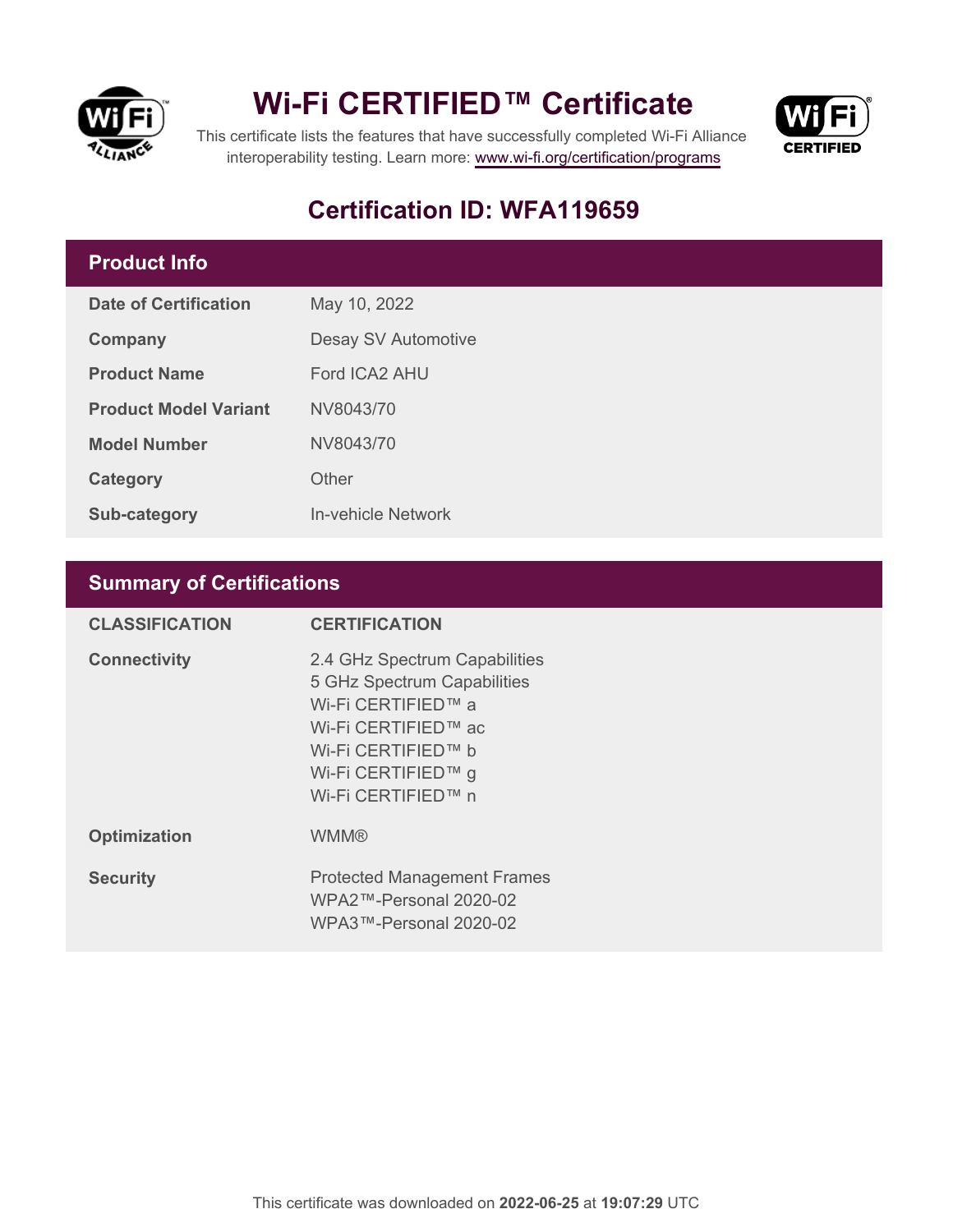

# **Wi-Fi CERTIFIED™ Certificate**

**Certification ID: WFA119659**



| <b>Role: Access Point</b>                                                                       | Page 2 of 3                                                           |               |              |
|-------------------------------------------------------------------------------------------------|-----------------------------------------------------------------------|---------------|--------------|
| <b>Wi-Fi Components</b>                                                                         |                                                                       |               |              |
| <b>Wi-Fi Component Operating System</b>                                                         | <b>RF Architecture</b>                                                |               |              |
| Android8.1.0<br><b>Wi-Fi Component Firmware</b><br>A <sub>0</sub>                               | <b>Bands Supported</b>                                                | Transmit (Tx) | Receive (Rx) |
|                                                                                                 | $2.4$ GHz                                                             | $\mathbf{1}$  | 1            |
|                                                                                                 | 5 GHz                                                                 | 1             | 1            |
| <b>Certifications</b>                                                                           |                                                                       |               |              |
| 2.4 GHz Spectrum Capabilities                                                                   | Wi-Fi CERTIFIED™ b                                                    |               |              |
| 20 MHz Channel Width in 2.4 GHz                                                                 | Wi-Fi CERTIFIED™ g                                                    |               |              |
| <b>5 GHz Spectrum Capabilities</b>                                                              | Wi-Fi CERTIFIED™ n                                                    |               |              |
| 20 MHz Channel Width in 5 GHz<br>40 MHz Channel Width in 5 GHz<br>80 MHz Channel Width in 5 GHz | <b>OBSS on Extension Channel</b><br>Short Guard Interval<br>A-MPDU Tx |               |              |
| <b>Protected Management Frames</b>                                                              |                                                                       |               |              |
| <b>WMM®</b>                                                                                     |                                                                       |               |              |
| WPA2™-Personal 2020-02                                                                          |                                                                       |               |              |
| WPA3™-Personal 2020-02                                                                          |                                                                       |               |              |
| Wi-Fi CERTIFIED™ a                                                                              |                                                                       |               |              |
| Wi-Fi CERTIFIED™ ac                                                                             |                                                                       |               |              |
| A-MPDU with A-MSDU<br><b>MCS 8-9 Rx</b><br>Short Guard Interval                                 |                                                                       |               |              |